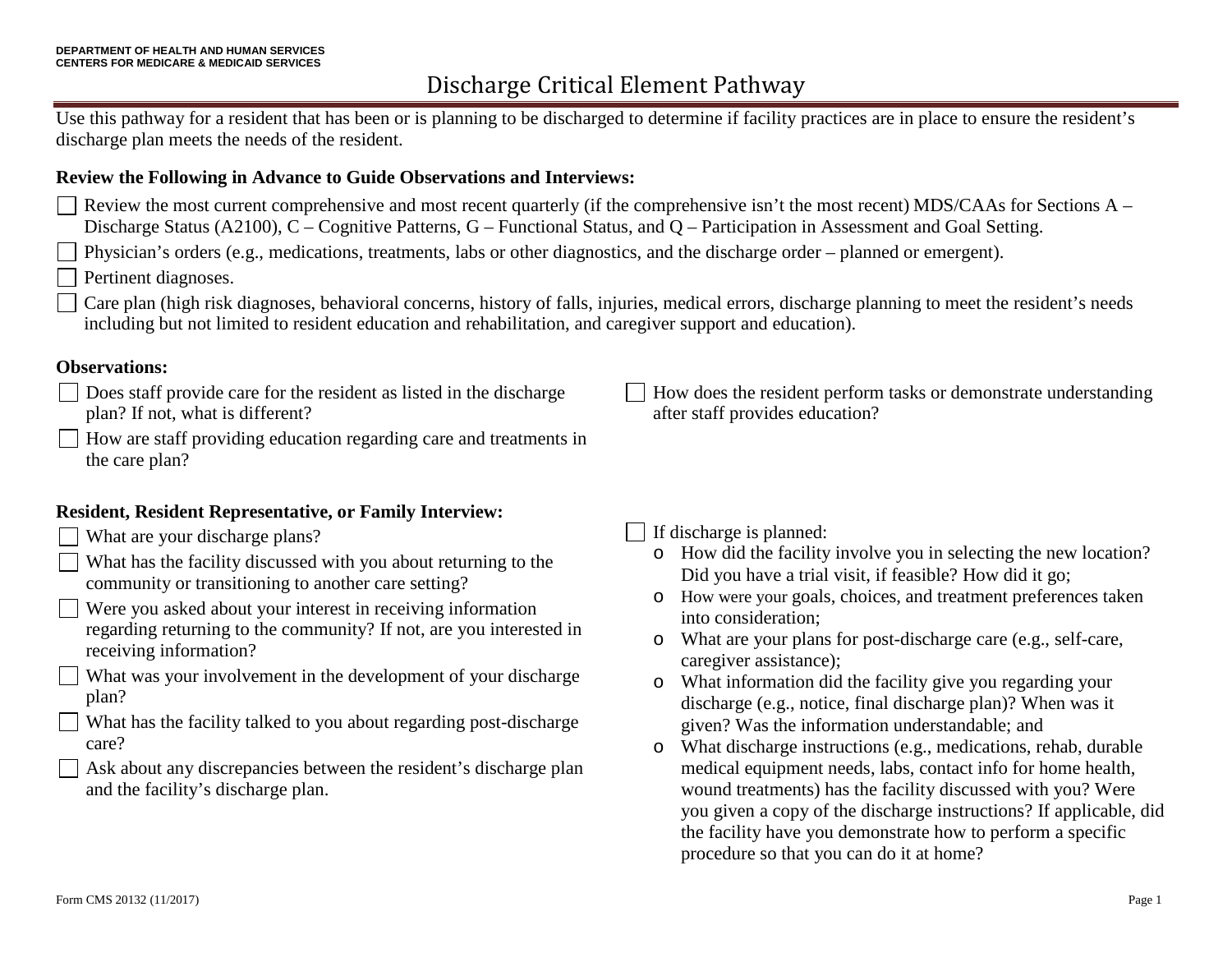#### **Staff Interviews (Nurses, DON, Social Worker and Attending Practitioner):**

| What is the process for determining whether a resident can be<br>discharged back to the community? How do you involve the resident<br>or resident representative in the discharge planning? Do you make<br>referrals to the Local Contact Agency when the resident expresses an<br>interest in being discharged?<br>How often are the discharge needs of the resident evaluated and is<br>the post-discharge plan of care updated?<br>What is the resident's discharge plan, including post-discharge care?<br>Why is the resident being discharged (i.e., for the resident's welfare<br>and the resident's needs cannot be met in the facility, because the<br>resident no longer required services provided by the facility, because<br>the health or safety of the individual was endangered, or due to non-<br>payment)? | For residents being discharged to another healthcare provider: What<br>did the facility do to try and provide necessary care and services to<br>meet the resident's needs prior to discharge? What does the new<br>facility offer that can meet the resident's needs that you could not<br>offer?<br>Where is the resident being discharged to? How was the resident<br>involved in selecting the new location? Was a trial visit feasible?<br>What, when and how is a resident's discharge summary, and other<br>necessary healthcare information shared with staff at a new<br>location?<br>For discharge summary concerns are noted, interview staff<br>responsible for the discharge summary.<br>How does the facility provide education to the resident or care<br>provider regarding care and treatments that will be needed post-<br>discharge? |
|------------------------------------------------------------------------------------------------------------------------------------------------------------------------------------------------------------------------------------------------------------------------------------------------------------------------------------------------------------------------------------------------------------------------------------------------------------------------------------------------------------------------------------------------------------------------------------------------------------------------------------------------------------------------------------------------------------------------------------------------------------------------------------------------------------------------------|--------------------------------------------------------------------------------------------------------------------------------------------------------------------------------------------------------------------------------------------------------------------------------------------------------------------------------------------------------------------------------------------------------------------------------------------------------------------------------------------------------------------------------------------------------------------------------------------------------------------------------------------------------------------------------------------------------------------------------------------------------------------------------------------------------------------------------------------------------|
| <b>Record Review:</b><br>Did the facility ask the resident about their interest in receiving<br>information regarding returning to the community? If not, why not?<br>If the resident wants to return to the community, was there a referral<br>to the local contact agency or other appropriate entities?<br>If referrals were made, did the facility update the discharge plan in<br>response to information received?<br>If the resident cannot return to the community, who made the<br>determination and why?<br>Did the facility identify the resident's discharge needs and regularly<br>re-evaluate those discharge needs?                                                                                                                                                                                           | Does the care plan adequately address the resident's discharge<br>planning? Does it address identified needs, measureable goals,<br>resident and/or resident representative involvement, treatment<br>preferences, education, and post-discharge care? Has the care plan<br>been revised to reflect any changes in discharge planning?<br>Who from the IDT was involved in the ongoing process of<br>developing the discharge plan?<br>What are the circumstances and basis for the discharge? Was the<br>discharge necessary? Was the reason for the discharge documented<br>by a physician, as appropriate?<br>Is there documentation of the specific needs that could not be met,<br>the attempts the facility made to meet the resident's needs, and the<br>specific services the new facility will provide to meet the resident's<br>needs?       |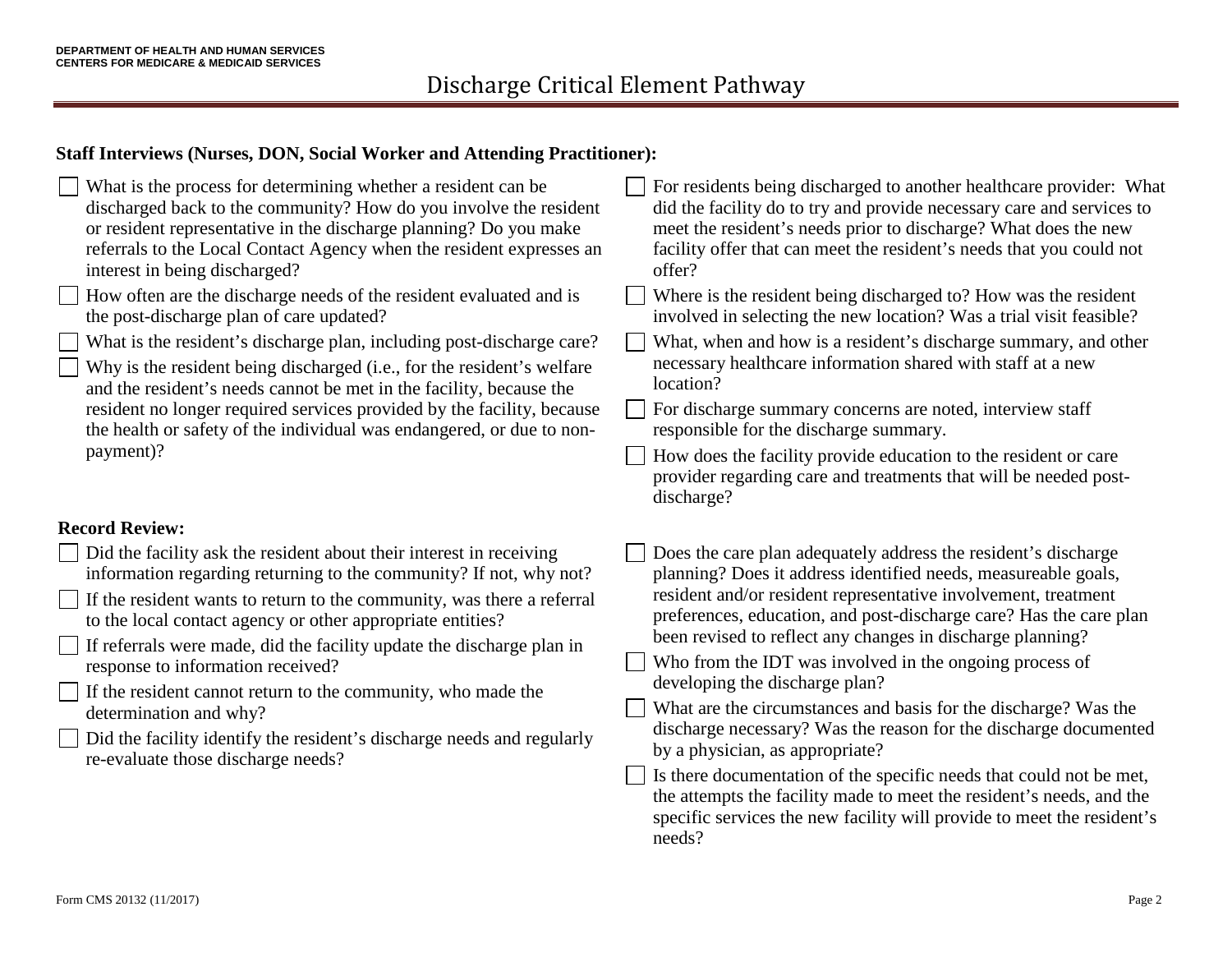# Discharge Critical Element Pathway

- If the resident went to a SNF, HHA, IRF, or LTCH, did the facility assist the resident and the resident representative in selecting a postacute care provider by using data that includes, but is not limited to SNF, HHA, IRF, or LTCH available standardized patient assessment data, data on quality measures, and data on resource use to the extent the data is available that is relevant and applicable to the resident's goals of care and treatment preferences. If this was a facility-initiated discharge, was advance notice given (either 30 days or, as soon as practicable, depending on the reason for the discharge) to the resident, resident representative, and a copy to the ombudsman: o Did the notice include all the required components (reason, Did the facility provide a discharge summary to the receiving provider, which includes all required components at F661? Does the discharge summary include a recapitulation of the resident's stay, a final summary of the resident's status, and reconciliation of all pre- and post-discharge medications? If not, describe what is missing. For residents discharged to the community, does the medical record have evidence that written discharge instructions were given to the resident and if applicable the resident representative?
	- effective date, location, appeal rights, Ombudsman, ID and MI info as needed) and was it presented in a manner that could be understood; and
	- o If changes were made to the notice, were recipients of the notice updated?

## **Critical Element Decisions:**

- 1) Did the facility:
	- o Involve the IDT, resident and/or resident representative in developing a discharge plan that reflects the resident's current discharge needs, goals, and treatment preferences while considering caregiver support;
	- o Document that the resident was asked about their interest in receiving information about returning to the community;
	- o Assist the resident and/or resident representatives in selecting a post-acute care provider if the resident went to another SNF (skilled nursing facility), NH (nursing home), HHA (home health agency), IRF (inpatient rehab facility), or LTCH (LTC hospital); and/or If No, cite F660
- 2) Did the facility:
	- a. Develop a discharge summary which includes a recapitulation of the resident's stay, a final summary of the resident's status, and reconciliation of all pre- and post-discharge medications?
	- b. Develop a post-discharge plan of care, including discharge instructions?

If No, cite F661